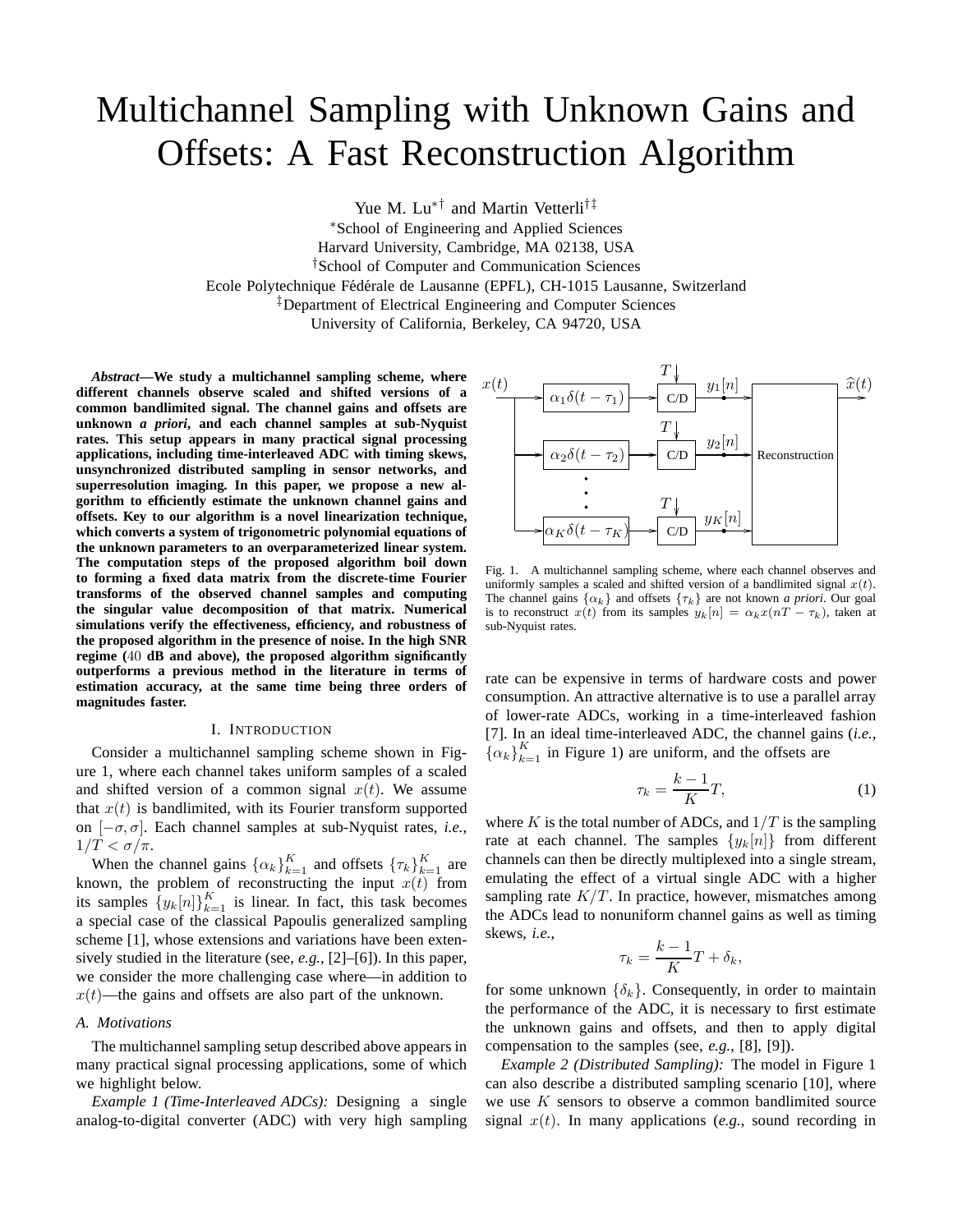non-reverberant rooms, underwater acoustics, etc.), the unknown channel from the source to each sensor can be wellapproximated by a one-tap filter  $\alpha_k \delta(t - \tau_k)$ . The coefficient  $\alpha_k$  and delay  $\tau_k$  are determined by the relative distance between the source and the sensor, as well as the physical properties of the medium. The signals observed at different sensors are highly correlated—after all, they are just filtered versions of the same signal, albeit with unknown filter parameters. Therefore, intuitively, each sensor should be able to sample at a sub-Nyquist rate, but still allowing for perfect reconstruction at a central decoder.

*Example 3 (Superresolution Imaging):* A 2-D extension of the sampling setup in Figure 1 serves as a fundamental model in super-resolution imaging, where one wants to reconstruct a higher-resolution image from a set of lower-resolution images that are slightly shifted with respect to each other. In this case, the filter at each channel can be written as  $\alpha_k \delta(t_1 - \tau_k, t_2 \xi_k$ ), where the coefficient  $\alpha_k$  models the exposure differences between images and  $\tau_k, \xi_k$  the relative shifts of the kth image along the horizontal and vertical axes, respectively.

# *B. Contributions and Paper Outline*

The main contribution of this paper is a new noniterative algorithm that can efficiently estimate the unknown channel gains and offsets. Our algorithm relies on a subspace-based rank condition derived in an earlier work of Vandewalle *et al.* [11]. However, unlike in [11] where the unknown system parameters are estimated by exhaustively testing the rank condition, our algorithm exploits the rank condition much more efficiently, converting a nonlinear minimization problem into a linear system of equations via overparameterization.

The rest of this paper is organized as follows. In Section II, we briefly review the multichannel sampling setup and derive a matrix-vector model in the Fourier domain, linking the observed channel samples to the unknown input signal and system parameters. Based on this forward model, we show in Section III the minimum sampling rate each channel should use to ensure unique signal recoveries. The focus of this paper is on Section IV, where we first have a streamlined derivation of the rank condition of [11] and then present a new estimation algorithm based on a linearization technique. In particular, we convert a system of trigonometric polynomial equations of the unknown parameters derived from the rank condition to an overparameterized linear system. The computation steps of the proposed algorithm then boil down to forming a fixed data matrix from the discrete-time Fourier transforms of the observed channel samples and computing the singular value decomposition of that matrix. Numerical simulations in Section V verify the effectiveness, efficiency, and robustness of the proposed algorithm in the presence of noise. We conclude in Section VI.

**Notations:** We summarize below the main notations used in this paper.  $X(\omega)$  denotes the continuous-time Fourier transform of  $x(t)$ , defined as

$$
X(\omega) \stackrel{\text{def}}{=} \int_{\mathbb{R}} x(t) e^{-j\omega t} dt.
$$

In this work, we assume that  $X(\omega)$  is bandlimited to a fixed interval  $[-\sigma, \sigma]$  for some  $\sigma > 0$ . The corresponding Nyquist rate is  $\sigma/\pi$ . We use  $|\alpha|$  to denote the largest integer less than or equal to a real number  $\alpha$ ; similarly,  $\lceil \alpha \rceil$  is the smallest integer greater than or equal to  $\alpha$ .

#### II. PRELIMINARIES

Suppose that an input signal  $x(t)$  is sampled by K channels, as in Figure 1. We denote by

$$
y_k[n] \stackrel{\text{def}}{=} \alpha_k x(nT - \tau_k)
$$

the samples taken at the kth channel. Applying the standard sampling formula in the frequency domain, we calculate the discrete-time Fourier transform of  $y_k[n]$  as

$$
Y_k(\omega) \stackrel{\text{def}}{=} \sum_{n \in \mathbb{Z}} y_k[n] e^{-jnT\omega}
$$
  
=  $\alpha_k \sum_{n \in \mathbb{Z}} x(nT - \tau_k) e^{-jnT\omega}$   
=  $\frac{\alpha_k}{T} \sum_{m \in \mathbb{Z}} X(\omega + mc) e^{-j(\omega + mc) \tau_k}$ , (2)

where  $c \stackrel{\text{def}}{=} 2\pi/T$  is a constant that will appear in many of our later derivations.

The expression in (2) implies that  $Y_k(\omega)$  is a periodic function with period c, since  $Y_k(\omega) = Y_k(\omega + c)$  for all  $\omega$ . Consequently, we only need to focus on  $Y_k(\omega)$  within a single period of length c. In what follows, we shall always assume that the frequency variable  $\omega$  falls within the interval

$$
\omega \in \mathcal{P} \stackrel{\text{def}}{=} [-\sigma, -\sigma + c). \tag{3}
$$

Since  $X(\omega)$  has a finite support, the summation in (2) involves only a finite number of nonzero terms. First, consider a special case when  $M \stackrel{\text{def}}{=} 2\sigma/c$  is an integer. This implies that the sampling rate at each channel is exactly  $1/M$ th of the Nyquist rate of the input signal  $x(t)$ . Under this setup, we can verify that (2) reduces to a finite sum of  $M$  terms

$$
Y_k(\omega) = \frac{\alpha_k}{T} \sum_{m=0}^{M-1} X(\omega + mc) e^{-j(\omega + mc)\tau_k}
$$
 (4)

for  $\omega$  satisfying (3).

In general, when  $2\sigma/c$  is not an integer, the situation is slightly more complicated. We demonstrate this through an example in Figure 2. It is clear from the visualization that we need to distinguish between two sub-intervals

$$
\mathcal{P}_1 \stackrel{\text{def}}{=} [-\sigma, -\sigma + r) \quad \text{and} \quad \mathcal{P}_2 \stackrel{\text{def}}{=} [-\sigma + r, -\sigma + c), \quad (5)
$$

where  $r \stackrel{\text{def}}{=} 2\sigma - \lfloor 2\sigma/c \rfloor c$  is the remainder of the "floored division" of  $2\sigma$  by c. As shown in the figure, when  $\omega \in \mathcal{P}_1$ , up to  $\left[2\sigma/c\right]$  spectral segments will be "aliased" on top of each other in forming (2). When  $\omega \in \mathcal{P}_2$ , the number of overlapping spectral segments becomes  $|2\sigma/c|$ . Defining

$$
M(\omega) \stackrel{\text{def}}{=} \begin{cases} \lceil 2\sigma/c \rceil & \text{for } \omega \in \mathcal{P}_1 \\ \lfloor 2\sigma/c \rfloor & \text{for } \omega \in \mathcal{P}_2 \end{cases}
$$

,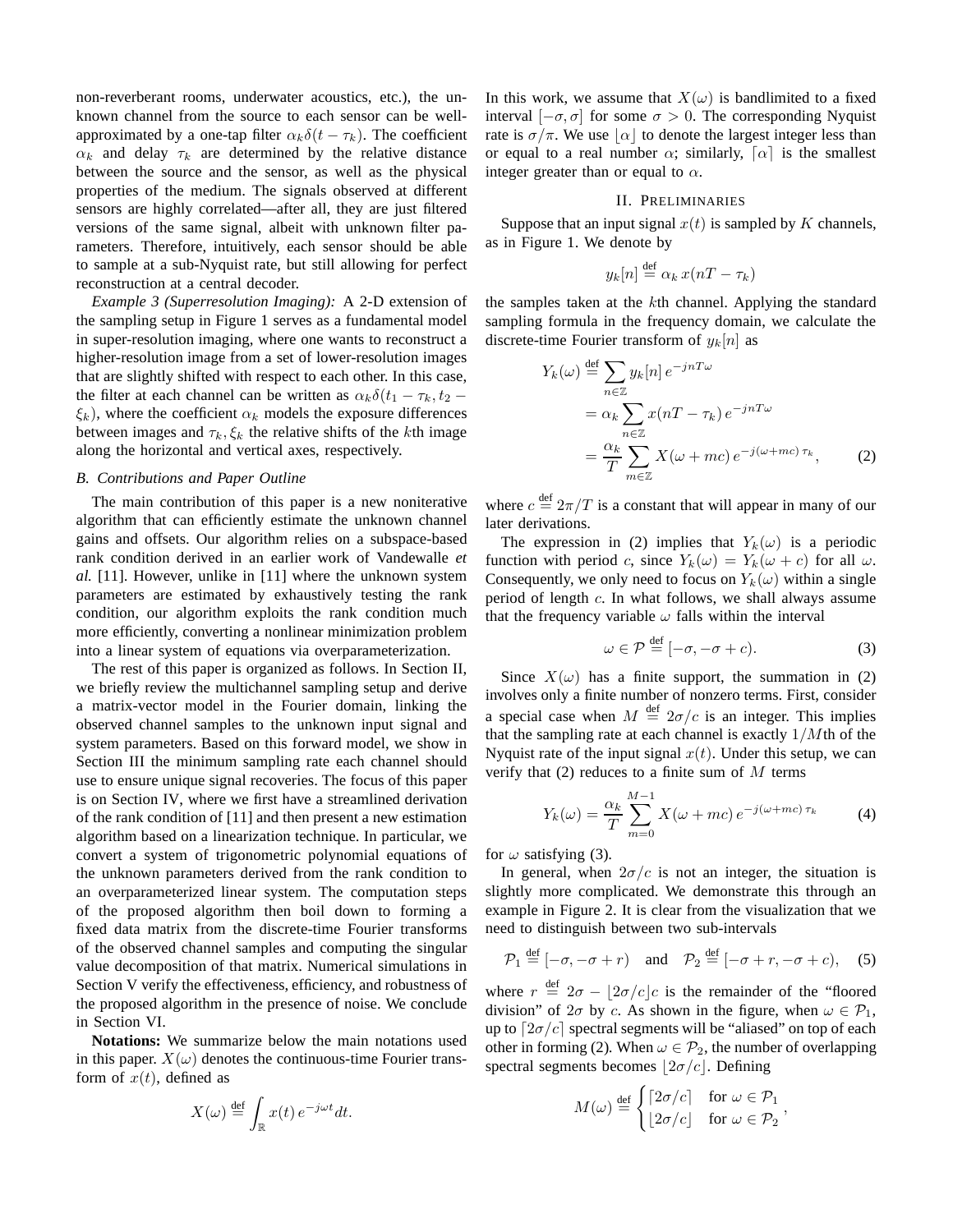

Fig. 2. Illustration of frequency aliasing (overlapping) due to downsampling. (a) The continuous-time Fourier transform  $X(\omega)$  of the input signal. (b) The discrete-time Fourier transform  $Y_k(\omega)$  of the sampled sequence according to formula (2). For simplicity, we assume that  $\tau_k = 0$ . Intuitively,  $Y_k(\omega)$ consists of several overlapping spectral segments of  $X(\omega)$ . More specifically, for  $\omega \in \mathcal{P}_1 = [-\sigma, -\sigma + r]$ , there are three (equal to  $[2\sigma/c]$ ) spectral segments "folded" on top of each other. For  $\omega \in \mathcal{P}_2 = [-\sigma + r, -\sigma + c)$ , the number of overlapping spectral segments is two (equal to  $\lfloor 2\sigma/c \rfloor$ ).

we can combine the above two cases, and simplify (2) as

and a state

$$
Y_k(\omega) = \frac{\alpha_k}{T} \sum_{m=0}^{M(\omega)-1} X(\omega + mc) \, e^{-j(\omega + mc) \, \tau_k}.\tag{6}
$$

Note that when  $2\sigma/c$  is an integer, the sub-interval  $P_1$  is empty and (6) reduces to (4).

Let  $\boldsymbol{Y}(\omega) \stackrel{\text{def}}{=} [Y_1(\omega), Y_2(\omega), \dots, Y_K(\omega)]^T$  be a vector of the Fourier transforms of the  $K$  channels, and let

$$
\mathbf{X}(\omega) \stackrel{\text{def}}{=} [X(\omega), X_2(\omega + c), \dots, X(\omega + (M(\omega) - 1)c)]^T
$$

be an  $M(\omega)$ -dimensional vector formed from  $X(\omega)$ . The equality (6) can be written in a compact matrix-vector form

$$
Y(\omega) = \Lambda_{\tau}(\omega) \Lambda_{\alpha} V_{\tau} X(\omega), \tag{7}
$$

where  $\Lambda_{\tau}(\omega) \stackrel{\text{def}}{=} \text{diag} \left\{ e^{-j\omega\tau_k} \right\}$  and  $\Lambda_{\alpha} \stackrel{\text{def}}{=} \text{diag} \left\{ \alpha_k/T \right\}$  are two diagonal matrices,

$$
\boldsymbol{V}_{\tau} \stackrel{\text{def}}{=} \begin{bmatrix} 1 & e^{-jc\tau_1} & \cdots & e^{-jc(M(\omega)-1)\tau_1} \\ 1 & e^{-j c\tau_2} & \cdots & e^{-jc(M(\omega)-1)\tau_2} \\ \vdots & \vdots & \ddots & \vdots \\ 1 & e^{-j c\tau_K} & \cdots & e^{-jc(M(\omega)-1)\tau_K} \end{bmatrix}
$$

is a  $K \times M(\omega)$  Vandermonde matrix, and  $\boldsymbol{\alpha} \stackrel{\text{def}}{=} [\alpha_1, \dots, \alpha_K]^T$ and  $\tau \stackrel{\text{def}}{=} [\tau_1, \ldots, \tau_K]^T$  denote the unknown channel gains and offsets, respectively.

*Remark 1:* In (7), we could have combined  $\Lambda_{\tau}(\omega)$  and  $\Lambda_{\alpha}$  into a single diagonal matrix. We choose to separate the two, because the former is a function of  $\omega$  whereas the latter is a constant matrix. This property will be exploited in the derivation of the proposed reconstruction algorithm in Section IV.

# III. MINIMUM SAMPLING RATES FOR UNIQUE RECONSTRUCTIONS

In this section, we study the following question: For the input  $x(t)$  to be uniquely determined by its samples  $\{y_k[n]\},\$ how many channels do we need and how often should each channel take samples? In particular, we are interested in deriving minimum sampling rates which still allow for unique reconstructions.

We start by considering the simple case where the channel gains  $\alpha$  and offsets  $\tau$  are known.

*Proposition 1:* Supposed that the channel gains  $\alpha$  and offsets  $\tau$  are known. The input signal  $x(t)$  is uniquely specified by its samples *if and only if* the following two conditions holds:

1) The sampling rate at each channel is lower bounded by

$$
\frac{1}{T} \ge \frac{\sigma}{K\pi};\tag{8}
$$

2) Among the K offsets  $\{\tau_k\}$ , there exist at least  $[2\sigma/c]$ of them such that their pairwise differences satisfy

$$
(\tau_k - \tau_\ell)/T \notin \mathbb{Z}.\tag{9}
$$

*Proof:* We note that the unicity condition is equivalent to the invertibility of the matrix-vector equation (7) linking the unknown  $X(\omega)$  to the observations  $Y(\omega)$ . This, in turn, boils down to checking whether the matrix  $\Lambda_{\tau}(\omega)\Lambda_{\alpha}V_{\tau}$  in (7) has full column rank for (almost) all  $\omega$  satisfying (3).

*Sufficiency*: The bound (8) on sampling rates implies that  $K > [2\sigma/c]$ . Consequently, the matrix  $\Lambda_{\tau}(\omega) \Lambda_{\alpha} V_{\tau}$  always has at least as many rows as its columns. Furthermore, for any  $\tau_k$ ,  $\tau_\ell$  satisfying (9),

$$
e^{-j c \tau_k}/e^{-j c \tau_\ell} = e^{-j 2\pi (\tau_k - \tau_\ell)/T} \neq 1,
$$

*i.e.*,  $e^{-j c \tau_k} \neq e^{-j c \tau_\ell}$ . Since we have at least  $[2\sigma/c]$  offset values satisfying this pairwise condition, we can conclude that the Vandermond matrix  $V_{\tau}$  has full column rank. It follows that  $\Lambda_{\tau}(\omega)\Lambda_{\alpha}V_{\tau}$  has full column rank as well, since the diagonal matrices  $\Lambda_{\tau}(\omega)$  and  $\Lambda_{\alpha}$  are always invertible.

*Necessity*: If (8) does not hold, then  $K < \lceil 2\sigma/c \rceil$ . In this case, and for  $\omega \in \mathcal{P}_1$ , the matrix  $\Lambda_\tau(\omega) \Lambda_\alpha V_\tau$  has more columns than rows, preventing it from having full column rank. Similarly, if we cannot find  $[2\sigma/c]$  offset values satisfying the pairwise condition (9), the Vandermonde matrix  $V_{\tau}$  will not contain  $[2\sigma/c]$  linearly independent rows, and thus it does not have full column rank.

*Remark 2:* The requirement in (9) is intuitive. If we have two channels such that their offsets satisfy  $\tau_k - \tau_\ell = NT$ , for some integer  $N$ , then

$$
y_k[n] = \alpha_k x(nT - \tau_k)
$$
  
=  $(\alpha_k/\alpha_\ell) \alpha_\ell x(nT - NT - \tau_\ell)$   
=  $(\alpha_k/\alpha_\ell) y_\ell[n - N].$ 

In this case, the samples taken at the kth channel are merely scaled and shifted versions of those taken at the  $\ell$ th channel,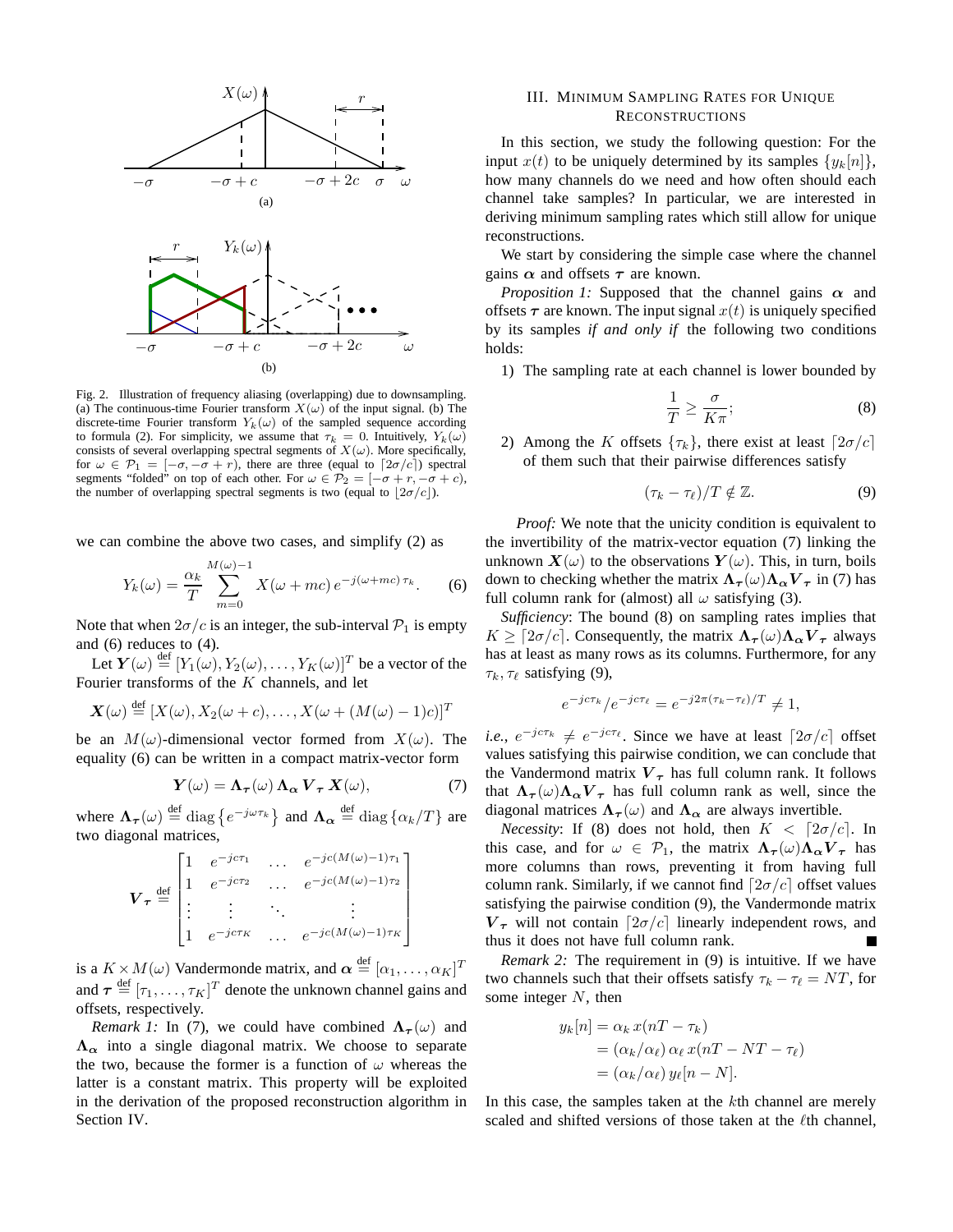and thus do not carry any additional information. The requirement in (9) is almost always satisfied in practice. In fact, if we are to draw the offset values  $\{\tau_k\}$  from some continuous probability distributions (*e.g.*, uniform distributions), then (9) holds with probability one.

Next, we consider the more challenging case where the channel gains and offsets are unknown, which is the focus of this work. To be clear, it is impossible to completely determine the unknown signal  $x(t)$  and parameters  $\{\alpha_k\}$  and  $\{\tau_k\}$  from the channel samples. In fact, for any  $\alpha \neq 0$  and  $\tau \neq 0$ , the following signal/parameter combinations

$$
\{x(t), \alpha_k, \tau_k, 1 \le k \le K\}
$$

and

$$
\left\{\alpha x(t-\tau), \frac{\alpha_k}{\alpha}, \tau_k + \tau, 1 \le k \le K\right\}
$$

will generate the same channel outputs. To avoid this inherent ambiguity, we fix the gain and offset of the first channel to  $\alpha_1 = 1$  and  $\tau_1 = 0$  in our following discussions.

Let  $BL(\sigma)$  represent the space of bandlimited functions with frequency support  $[-\sigma, \sigma]$ . Denote by

$$
\mathcal{X} \stackrel{\text{def}}{=} BL(\sigma) \times \{ \alpha \in \mathbb{R}^K : \alpha_1 = 1 \} \times \{ \tau \in \mathbb{R}^K : \tau_1 = 0 \}
$$

the combined set of all unknowns in our problem. Let

$$
\mathcal{B} \stackrel{\text{def}}{=} \left\{ (x(t), \alpha, \tau) \in \mathcal{X} : \exists (\widetilde{x}(t), \widetilde{\alpha}, \widetilde{\tau}) \in \mathcal{X} \text{ s.t. } x(t) \neq \widetilde{x}(t) \right\}
$$
  
but  $\Lambda_{\tau}(\omega) \Lambda_{\alpha} \mathbf{V}_{\tau} \mathbf{X}(\omega) = \Lambda_{\widetilde{\tau}}(\omega) \Lambda_{\widetilde{\alpha}} \mathbf{V}_{\widetilde{\tau}} \widetilde{\mathbf{X}}(\omega) \right\}.$  (10)

It consists of those instances of the input signal  $x(t)$ , channel gains  $\alpha$  and offsets  $\tau$  that cannot be uniquely determined by the channel samples. In other words, we cannot distinguish between the channel outputs  $Y(\omega)$  generated by  $\{x(t), \alpha, \tau\}$ and those by  $\{\widetilde{x}(t), \widetilde{\boldsymbol{\alpha}}, \widetilde{\boldsymbol{\tau}}\}$ , for some  $\widetilde{x}(t) \neq x(t)$ .

*Proposition 2:* The "unrecoverable set"  $\beta$  in (10) is a set of measure zero *if and only if*

$$
\frac{1}{T} > \frac{\sigma}{K\pi}.\tag{11}
$$

We leave the proof of this result to [12].

*Remark 3:* Comparing the above bound to the one in  $(8)$ , we see that each channel needs to be (slightly) oversampled, when the channel gains and offsets are unknown. Intuitively, we need this redundancy (by oversampling) to compensate for the parameter uncertainties.

*Remark 4:* Strictly speaking, we do not have the usual notion of "measure zero" in  $BL(\sigma)$ , as there is no analog of Lesbegue measure on infinite-dimensional Hilbert spaces. A more rigorous statement of Proposition 2 should thus be based on the concept of *prevalence* [13], which extends Lesbegue "almost everywhere" to infinite-dimensional spaces. More details about this technicality can be found in [12].

#### IV. AN EFFICIENT RECONSTRUCTION ALGORITHM

# *A. Subspace Condition for Parameter Estimation*

In principle, given the forward model (7) of the multichannel sampling process, we can estimate the input signal and unknown parameters as follows:

$$
(\widehat{x}(t), \widehat{\alpha}, \widehat{\tau})
$$
  
= 
$$
\underset{(x(t), \alpha, \tau) \in \mathcal{X}}{\arg \min} \int_{\omega \in \mathcal{P}} ||\mathbf{Y}(\omega) - \mathbf{\Lambda}_{\tau}(\omega) \mathbf{\Lambda}_{\alpha} \mathbf{V}_{\tau} \mathbf{X}(\omega)||^2 d\omega.
$$
 (12)

Solutions to this optimization problem are maximum likelihood estimators of the unknown signal/parameters under white Gaussian noise. We observe that (12) is a separable nonlinear least-squares problem [14]: If we knew the parameters  $\alpha, \tau$ , the corresponding optimal estimate of  $x(t)$ —given via its equivalent frequency domain representation  $X(\omega)$ —is

$$
\mathbf{X}(\omega) = (\mathbf{\Lambda}_{\boldsymbol{\tau}}(\omega) \, \mathbf{\Lambda}_{\boldsymbol{\alpha}} \, \mathbf{V}_{\boldsymbol{\tau}})^{\dagger} \mathbf{Y}(\omega),
$$

where  $(\cdot)^\dagger$  denotes the Moore–Penrose generalized inverse of a matrix. On substituting this  $X(\omega)$  into (12), the original minimization problem becomes

$$
(\widehat{\alpha}, \widehat{\tau}) = \underset{\alpha, \tau}{\arg \min} \int_{\omega \in \mathcal{P}} \left\| (\boldsymbol{I} - (\boldsymbol{\Lambda}_{\tau}(\omega) \, \boldsymbol{\Lambda}_{\alpha} \, \boldsymbol{V}_{\tau}) \times (\boldsymbol{\Lambda}_{\tau}(\omega) \, \boldsymbol{\Lambda}_{\alpha} \, \boldsymbol{V}_{\tau})^{\dagger}) \boldsymbol{Y}(\omega) \right\|^{2} d\omega, \tag{13}
$$

where the unknown signal  $X(\omega)$  has been eliminated.

In practice, it is still challenging to solve the simplified problem in (13). Local descent algorithms (such as the variable projection method [14]) are not useful in this particular problem, because the structure of the parametric matrix  $\Lambda_{\tau}(\omega) \Lambda_{\alpha} V_{\tau}$  lead to many local minima in the cost functional.

In what follows, we further simplify the parameter estimation task by separating  $\alpha$  and  $\tau$ . Our derivation relies on a subspace-based rank condition originally proposed in [11].

Let  $\Lambda^*_{\tau}(\omega) \stackrel{\text{def}}{=} \text{diag}\left\{e^{j\omega\tau_k}\right\}$  denote the complex conjugate of  $\Lambda_{\tau}(\omega)$ . Multiplying both sides of (7) by  $\Lambda_{\tau}^{*}(\omega)$ , we get

$$
\Lambda^*_{\tau}(\omega)Y(\omega) = \Lambda_{\alpha} V_{\tau} X(\omega).
$$
 (14)

When  $\omega \in \mathcal{P}_2$  as defined in (5),  $\Lambda_{\alpha} V_{\tau}$  is a constant  $K \times$  $|2\sigma/c|$  matrix. The equality (14) implies that

$$
\Lambda^*_{\tau}(\omega) Y(\omega) \in \mathcal{R} \left( \Lambda_{\alpha} V_{\tau} \right), \tag{15}
$$

where  $\mathcal{R}(\Lambda_{\alpha}V_{\tau})$  denotes the range space of  $\Lambda_{\alpha}V_{\tau}$ .

More generally, let  $\{\omega_1, \omega_2, \dots, \omega_N\} \subset \mathcal{P}_2$  be a set of N frequency points, and construct a  $K \times N$  data matrix

$$
\boldsymbol{D}_{\boldsymbol{\tau}} \stackrel{\text{def}}{=} [\boldsymbol{\Lambda}_{\boldsymbol{\tau}}^*(\omega_1) \boldsymbol{Y}(\omega_1), \boldsymbol{\Lambda}_{\boldsymbol{\tau}}^*(\omega_2) \boldsymbol{Y}(\omega_2), \dots, \boldsymbol{\Lambda}_{\boldsymbol{\tau}}^*(\omega_N) \boldsymbol{Y}(\omega_N)].
$$
\n(16)

It follows from (15) that

$$
\mathcal{R}\left(\mathbf{D}_{\boldsymbol{\tau}}\right) \subseteq \mathcal{R}\left(\Lambda_{\alpha} \boldsymbol{V}_{\boldsymbol{\tau}}\right). \tag{17}
$$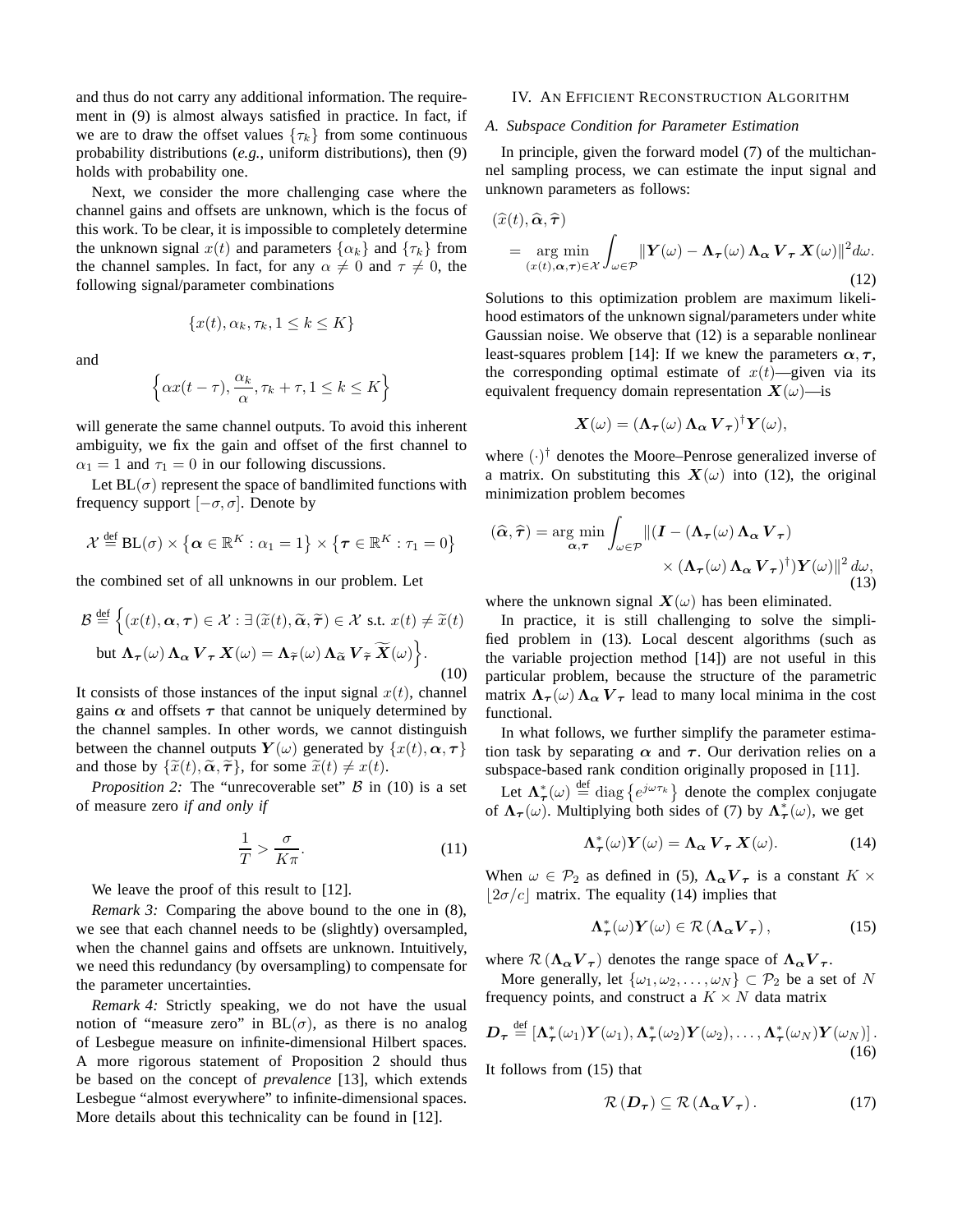*Proposition 3 (Rank Test [11]):* Suppose that the sampling rate at each channel satisfies (11) and that  $(\tau_k - \tau_\ell)/T \notin \mathbb{Z}$ for all  $1 \leq k < \ell \leq K$ . Then

$$
rank\left(\mathbf{D}_{\boldsymbol{\tau}}\right) \leq \lfloor 2\sigma/c \rfloor,\tag{18}
$$

with equality holding when the "signal matrix"

$$
\boldsymbol{S} \stackrel{\text{def}}{=} [\boldsymbol{X}(\omega_1), \boldsymbol{X}(\omega_2), \dots, \boldsymbol{X}(\omega_N)] \tag{19}
$$

is of full row rank.

*Proof:* It follows from (17) that

$$
rank (D_{\tau}) \le rank (\Lambda_{\alpha} V_{\tau}). \tag{20}
$$

Furthermore, when the matrix in (19) is of full row rank,  $D_{\tau}$  spans the full range space of  $\Lambda_{\alpha}V_{\tau}$ , in which case (20) becomes an equality. In what follows, we just need to show that rank  $(\Lambda_{\alpha} V_{\tau}) = |2\sigma/c|$ .

The condition (11) on sampling rate implies that  $K >$  $\sigma T/\pi = 2\sigma/c$ . This makes  $\Lambda_{\alpha}V_{\tau}$  a "tall" matrix, having more rows than columns. Meanwhile, the condition on offset values guarantees that  $\Lambda_{\alpha} V_{\tau}$  has full column rank, thanks to the Vandermonde structure of  $V_{\tau}$  (see the proof of Proposition 1 for a similar argument).

In practice, we can choose the number of frequency points N to be much greater than K, and hence the data matrix  $D_{\tau}$ , of size  $K \times N$ , is a very "wide" matrix. Proposition 3 implies that  $D<sub>\tau</sub>$  is rank deficient. This suggest that we can estimate the unknown offsets  $\tau$  by solving the following minimization problem [11]

$$
\widehat{\tau} = \underset{\tau}{\arg\min} \ \sigma_K\left(D_{\tau}\right),\tag{21}
$$

where  $\sigma_K(\cdot)$  represents the K<sup>th</sup> singular value of a matrix.

Once we obtain  $\hat{\tau}$  from (21), we can subsequently estimate the channel gains  $\alpha$  as follows. Without loss of generality, we assume that  $K = |2\sigma/c| + 1$ . (If  $K > |2\sigma/c| + 1$ , we then choose to work with the first  $|2\sigma/c| + 1$  channels.) Under this setting, both  $D_{\tau}$  and  $V_{\tau}$  are of co-dimension one. Consequently, we can find two vectors  $n_1, n_2$  satisfying

$$
\boldsymbol{n}_1^T \boldsymbol{D}_{\boldsymbol{\tau}} = \boldsymbol{0} \quad \text{and} \quad \boldsymbol{n}_2^T \boldsymbol{V}_{\boldsymbol{\tau}} = \boldsymbol{0},
$$

which are unique up to scalar multiplications.

Recall that  $D_{\tau} = \Lambda_{\alpha} V_{\tau} S$ , where S is the signal matrix defined in (19). It follows that

$$
0 = n_1^T D_\tau = n_1^T \Lambda_\alpha V_\tau S.
$$

When  $S$  is of full row rank, the above equality implies that  $(n_1^T \Lambda_\alpha)V_\tau = 0$ . It follows from the unicity of  $n_2$  that

$$
\boldsymbol{n}_1^T\boldsymbol{\Lambda_{\alpha}}=s\,\boldsymbol{n}_2,
$$

for some unknown scalar s. The channel gains are obtained as  $\alpha_k = sT n_{2,k}/n_{1,k}$ , with the uncertainty about s resolved by the assumption that  $\alpha_1 = 1$ . We can also show [12] that  $n_{1,k} \neq 0$  and thus the division operations are always feasible.

It is clear from the above discussions that estimating the channel offsets  $\tau$  is the key step in the reconstruction algorithm. Once we obtain estimates of  $\tau$ , the other unknowns  $\alpha$  and  $X(\omega)$  can be obtained by standard linear inversions. In [11], the channel offsets  $\tau$  are estimated by solving (21) in an exhaustive fashion, with very high computational cost. In the following section, we propose a novel noniterative way to exploit the rank condition (18), which allows us to estimate the unknown offsets in a single step.

# *B. A Noniterative Algorithm for Estimating the Channel Offsets*

For simplicity of exposition, we focus on a specific case where we have  $K = 3$  channels in the system. The sampling rate  $1/T$  at each channel is chosen so that  $|2\sigma/c| = 2$ . Under these settings, we can write the matrix  $D<sub>\tau</sub>$  defined in (16) as

$$
\mathbf{D}_{\tau} = \begin{bmatrix} Y_1(\omega_1) & Y_1(\omega_2) & \dots & Y_1(\omega_N) \\ Y_2(\omega_1)e^{j\omega_1\tau_2} & Y_2(\omega_2)e^{j\omega_2\tau_2} & \dots & Y_2(\omega_N)e^{j\omega_N\tau_2} \\ Y_3(\omega_1)e^{j\omega_1\tau_3} & Y_2(\omega_2)e^{j\omega_2\tau_3} & \dots & Y_3(\omega_N)e^{j\omega_2\tau_3} \end{bmatrix}.
$$

Since we set  $\tau_1 = 0$ , we have omitted the terms  $\{e^{j\omega_n\tau_1}\}\$ in the above expression.

To further simplify  $D_{\tau}$ , we set the frequency points  $\{\omega_n\}$ to be

$$
\omega_n = \triangle \omega n, \tag{22}
$$

for some  $\Delta \omega > 0$ . Substituting (22) into the above formula for  $D_{\tau}$ , and writing

$$
Y_{k,n} \stackrel{\text{def}}{=} Y_k(\omega_n), \quad u \stackrel{\text{def}}{=} e^{j\Delta\omega\tau_1}, \quad \text{and } v \stackrel{\text{def}}{=} e^{j\Delta\omega\tau_2},
$$

we can rewrite  $D<sub>\tau</sub>$  as

$$
\boldsymbol{D}_{\boldsymbol{\tau}} = \begin{bmatrix} Y_{1,1} & Y_{1,2} & \dots & Y_{1,N} \\ Y_{2,1} u & Y_{2,2} u^2 & \dots & Y_{2,N} u^N \\ Y_{3,1} v & Y_{3,2} v^2 & \dots & Y_{3,N} v^N \end{bmatrix} .
$$
 (23)

The task of estimating the unknown channel offsets  $\{\tau_2, \tau_3\}$ becomes that of estimating the two parameters  $u$  and  $v$ .

From Proposition 3, the above  $3 \times N$  matrix is of rank  $\lfloor 2\sigma/c \rfloor = 2$ . It follows that the null space of  $\mathbf{D}_{\tau}^{T}$  is nontrivial, and thus there must exist some  $a$  and  $b$  such that

$$
\begin{bmatrix} 1 & -a & -b \end{bmatrix} \mathbf{D}_{\boldsymbol{\tau}} = \mathbf{0}, \tag{24}
$$

Combining (23) and (24) leads to the following set of equations

$$
Y_{1,n} = Y_{2,n} a u^n + Y_{3,n} b v^n, \text{ for } 1 \le n \le N, \qquad (25)
$$

and our goal is to estimate  $u$  and  $v$  from the observations  ${Y_{1,n}, Y_{2,n}, Y_{3,n}}_{n=1}^N$ 

The above setup is reminiscent of the classical harmonic retrieval problem [15]. The challenging aspect is that, in our problem, the unknown exponential sequences  $au^n$  and  $bv^n$ are "modulated" by two sequences  $Y_{2,n}$  and  $Y_{3,n}$ , respectively. This complication makes the classical algorithms for harmonic retrieval (such as the annihilation filter method [15]) inapplicable.

In what follows, we propose a new algorithm for estimating  $u$  and  $v$ , based on the idea of overparameterization.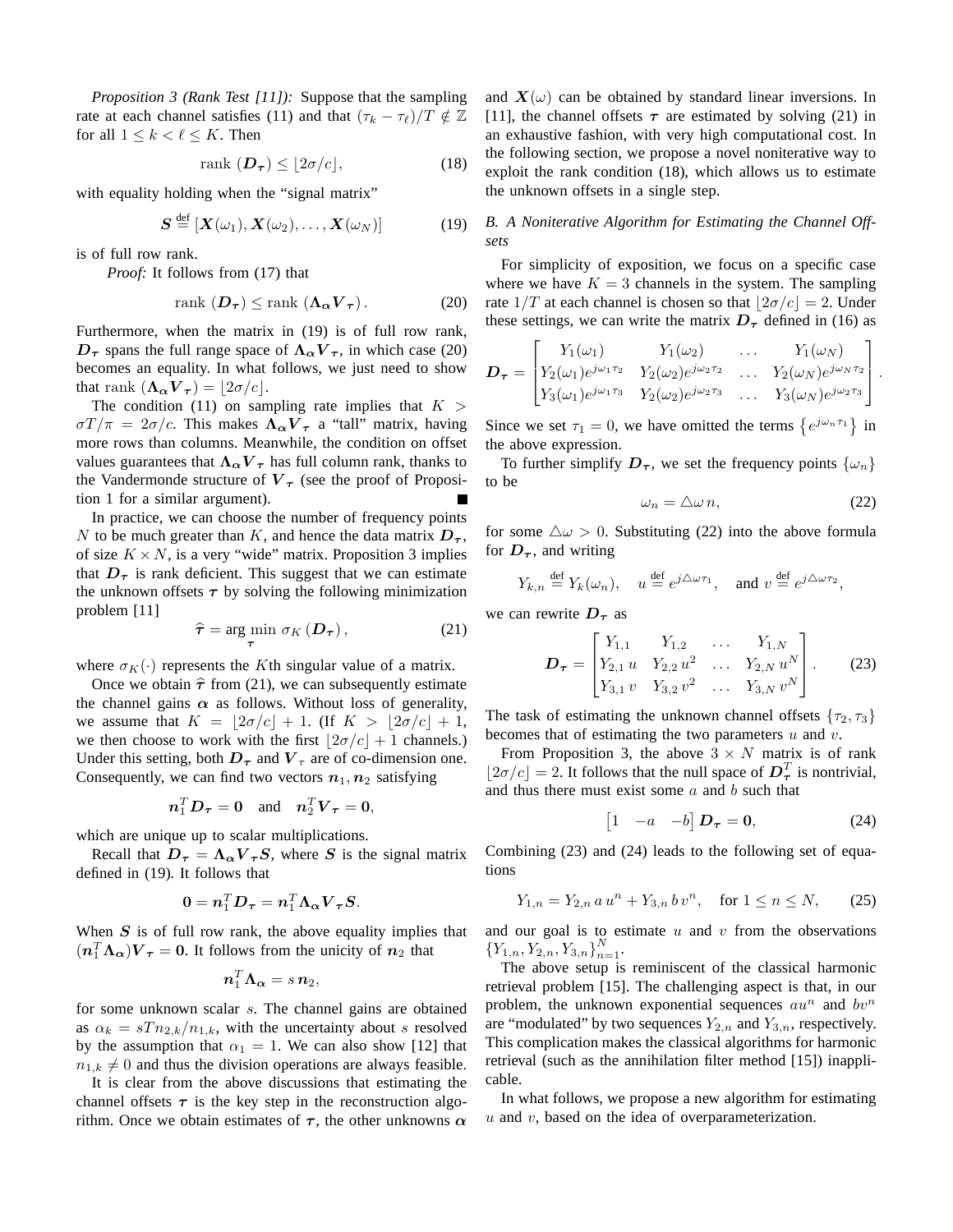*Proposition 4:* If the matrix  $D<sub>\tau</sub>$  in (23) is rank deficient, then

$$
(Y_{1,n+2}Y_{2,n+1}Y_{3,n})u - (Y_{1,n+2}Y_{2,n}Y_{3,n+1})v - (Y_{1,n+1}Y_{2,n+2}Y_{3,n})u^2 + (Y_{1,n}Y_{2,n+2}Y_{3,n+1})u^2v + (Y_{1,n+1}Y_{2,n}Y_{3,n+2})v^2 - (Y_{1,n}Y_{2,n+1}Y_{3,n+2})uv^2 = 0,
$$
\n(26)

for  $1 \leq n \leq N-2$ .

*Proof:* It follows from the rank deficiency of  $D<sub>\tau</sub>$  that any three consecutive columns of  $D<sub>\tau</sub>$  must be linearly dependent. In other words, we have

$$
\det \begin{pmatrix} Y_{1,n} & Y_{1,n+1} & Y_{1,n+2} \\ Y_{2,n} u^n & Y_{2,n+1} u^{n+1} & Y_{2,n+2} u^{n+2} \\ Y_{3,n} v^n & Y_{3,n+1} v^{n+1} & Y_{3,n+2} v^{n+2} \end{pmatrix} = 0,
$$

for  $1 \leq n \leq N-2$ . Since  $|u| = |v| = 1$ , we can multiply the above matrix on the left by diag $\{1, u^{-n}, v^{-n}\}\$  without changing its determinant. It follows that

$$
\det \begin{pmatrix} Y_{1,n} & Y_{1,n+1} & Y_{1,n+2} \\ Y_{2,n} & Y_{2,n+1}u & Y_{2,n+2}u^2 \\ Y_{3,n} & Y_{3,n+1}v & Y_{3,n+2}v^2 \end{pmatrix} = 0.
$$
 (27)

Expressing (27) by using the Leibniz formula [16] for matrix determinants, we are done.

Note that (26) in Proposition 4 is a linear equality involving six unknowns  $u, v, u^2, u^2v, v^2$  and  $uv^2$ . By varying the frequency index n from 1 to  $N-2$ , we can construct from (26) the following matrix equation

$$
\mathbf{A} \begin{bmatrix} u & v & u^2 & u^2v & v^2 & uv^2 \end{bmatrix}^T = \mathbf{0},\tag{28}
$$

where A is a matrix of size  $(N - 2) \times 6$  whose rows are formed by the constant coefficients in (26).

When  $N \ge 7$ , we can show [12] that rank( $A$ ) = 5, except for certain degenerate cases. This ensures that the null space of A has dimension one, and thus the unknown parameter vector  $\begin{bmatrix} u & v & u^2 & u^2v & v^2 & uv^2 \end{bmatrix}^T$  can be uniquely determined (up to a scalar) by computing the singular value decomposition (SVD) of A and picking its right singular vector living in the null space.

*Remark 5:* To be sure, the six unknown parameters here  $(u, v, u^2, u^2v, v^2$  and  $uv^2$ ) are redundant. From a "parsimonious" perspective, the expression in (28) should be interpreted as a system of trigonometric polynomial equations of variables  $u$  and  $v$ . However, numerically solving systems of polynomial equations is a challenging task. Existing techniques (such as the Gröbner basis method  $[17]$ ) are highly sensitive to numerical precisions and noise in the data. In the proposed approach, we treat the six parameters as if they were independent. This overparameterized perspective, albeit slightly redundant, leads to a linear problem formulation, for which many mature and robust numerical procedures (*e.g.*, SVD) are available.

*Remark 6:* The result of Proposition 4 can be extended to arbitrary K channels [12]. In general, the rank condition in Proposition 3 leads to a system of linear equations with  $K!$ unknowns. As long as  $N \geq K! + 1$ , we can solve these

unknowns by computing the SVD of a constant matrix of size  $(N-2) \times K!$ . It appears daunting that the computational complexity is combinatorial with respect to  $K$ . However, for relatively small values of  $K$  (*e.g.*,  $K \leq 6$ )—which is often the case in many practical applications—the problem dimensions  $(6! = 720)$  is still well-within the capabilities of standard numerical algorithms and computers.

# V. NUMERICAL RESULTS

In this section, we verify the performance of the proposed algorithm through several numerical simulations. In all our experiments, we assume that  $K = 3$  and  $1/T = \sigma/(2\pi)$ . This corresponds to a sampling setup where we have three channels, each sampling at one-half of the Nyquist rate. The input signal  $x(t)$  is randomly generated, with its Nyquist samples drawn from an i.i.d. Gaussian distribution. We also add white Gaussian noise to the channel samples  $\{y_k[n]\}$ , to emulate a wide range of signal-to-noise ratios (SNR). At each SNR value, we randomly choose the two unknown offsets  $\tau_2, \tau_3$ from a uniform distribution on  $[0, T]^2$ . We run the proposed estimation algorithm over 5000 such realizations.

We show in Figure 3 the mean absolute error in offset estimation as a function of SNR values (ranging from 5 dB to 70 dB). An error of 1.0 corresponds to an entire sampling period  $T$ . For comparison, we also show the results obtained by the rank-based method proposed in [11], which directly solves the minimization problem (21) through an exhaustive search on a coarse grid followed by local refinements. We observe from the figure that the proposed algorithm achieves a lower estimation error than the rank-based method, and tends to be more consistent (*i.e.*, with lower standard deviations).

Figure 4 plots the success rate as a function of the SNR. We define successful estimation as those whose absolute errors are smaller than 0.001. In medium to high SNR regimes (above 40) dB), the proposed algorithm possesses superior success rates than the rank-based method. At lower SNR values, the latter becomes better, mainly due to its exhaustive search strategy. Nonetheless, the performance of the proposed method remains close.

The proposed algorithm is noniterative. Its computation steps boil down to forming a fixed data matrix (as in (28)) from the frequency values of the channel samples and computing the SVD of that matrix. Consequently, its computational complexity is much lower than that of the rank-based method in [11], which contains an exhaustive search step. We have implemented both the proposed method and the rank-based method in MATLAB. In our experiments, the former is about 1600-times faster than the latter in terms of CPU time. At lower SNR regimes (*e.g.*, 35 dB or lower), we find it beneficial to add a local refinement step (see [12]) to the proposed method. Even with the additional computational cost incurred by this local refinement stage, the proposed method is still about 30 to 40 times faster than the rank-based method, all the while delivering similar or superior estimation performances.